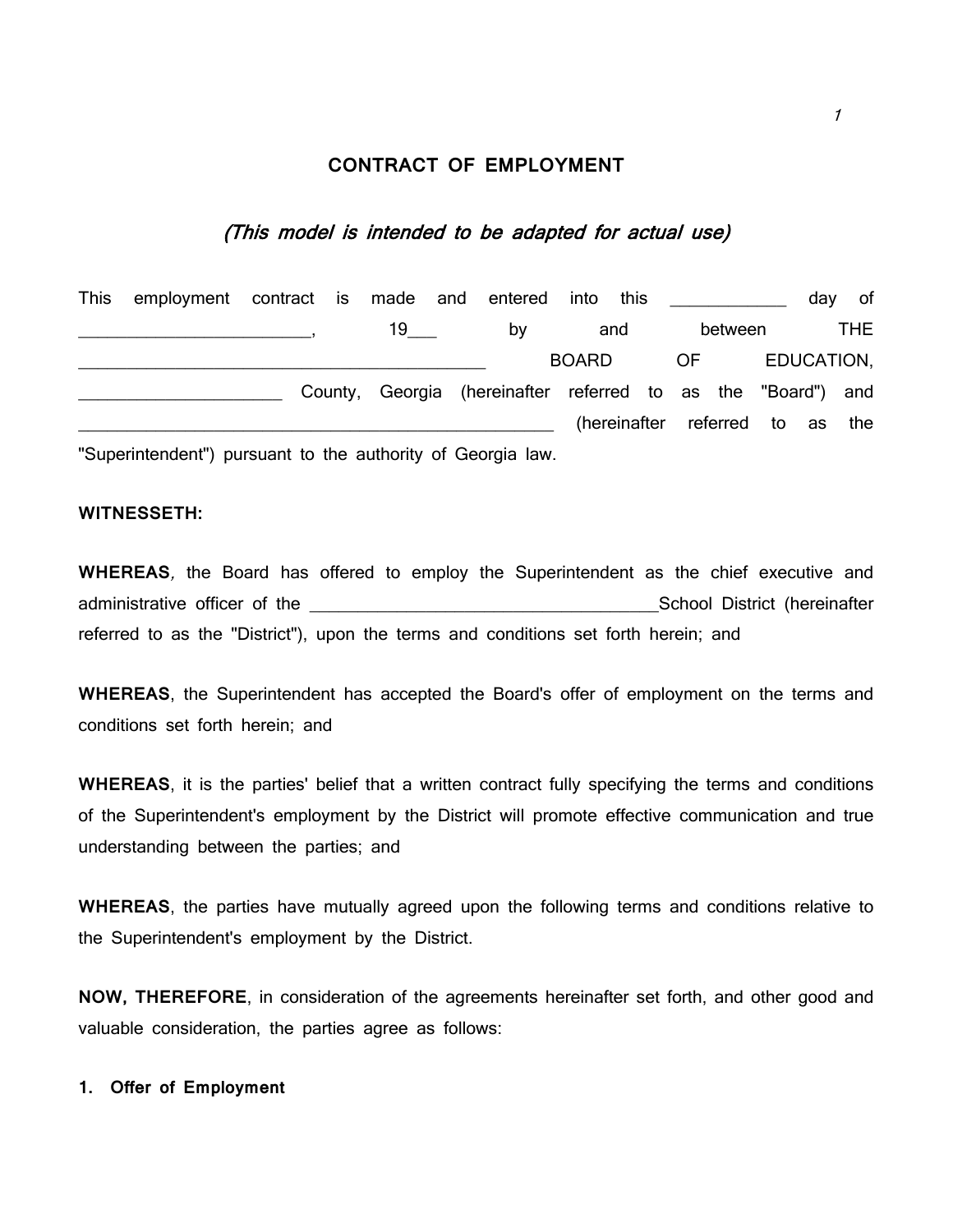The Board, pursuant to Code Section 20-2-101 of Georgia Law, and in accordance with a resolution duly adopted at a meeting held on \_\_\_\_\_\_\_\_\_\_\_\_\_\_\_\_\_\_\_\_\_\_\_\_\_\_\_\_\_\_\_\_\_\_\_\_\_ hereby offers to employ \_\_\_\_\_\_\_\_\_\_\_\_\_\_\_\_\_\_\_\_\_\_\_\_\_\_\_\_\_\_\_\_\_\_\_\_\_\_\_\_ as the superintendent of schools of the District upon the terms and conditions set forth in this Agreement.

# **2. Acceptance by Superintendent**

The Superintendent hereby accepts said offer of employment and agrees to perform, to the best of (his) (her) ability, the duties of such position.

# **3. Term of Employment**

(a) The Superintendent's initial term of employment shall be for a period of \_\_\_\_\_\_\_\_\_\_\_\_\_\_\_\_\_\_\_\_\_\_\_ ( ) years, commencing on \_\_\_\_\_\_\_\_\_\_\_\_\_\_\_\_\_\_\_\_\_\_\_\_\_\_\_\_\_\_\_\_\_ and terminating on \_\_\_\_\_\_\_\_\_\_\_\_\_\_\_\_\_\_\_\_\_\_\_\_, unless further extended or sooner terminated as hereinafter provided (Employment period may be for not less than one year and not more than three years [Ga. Code Annotated 20-2-101(a)].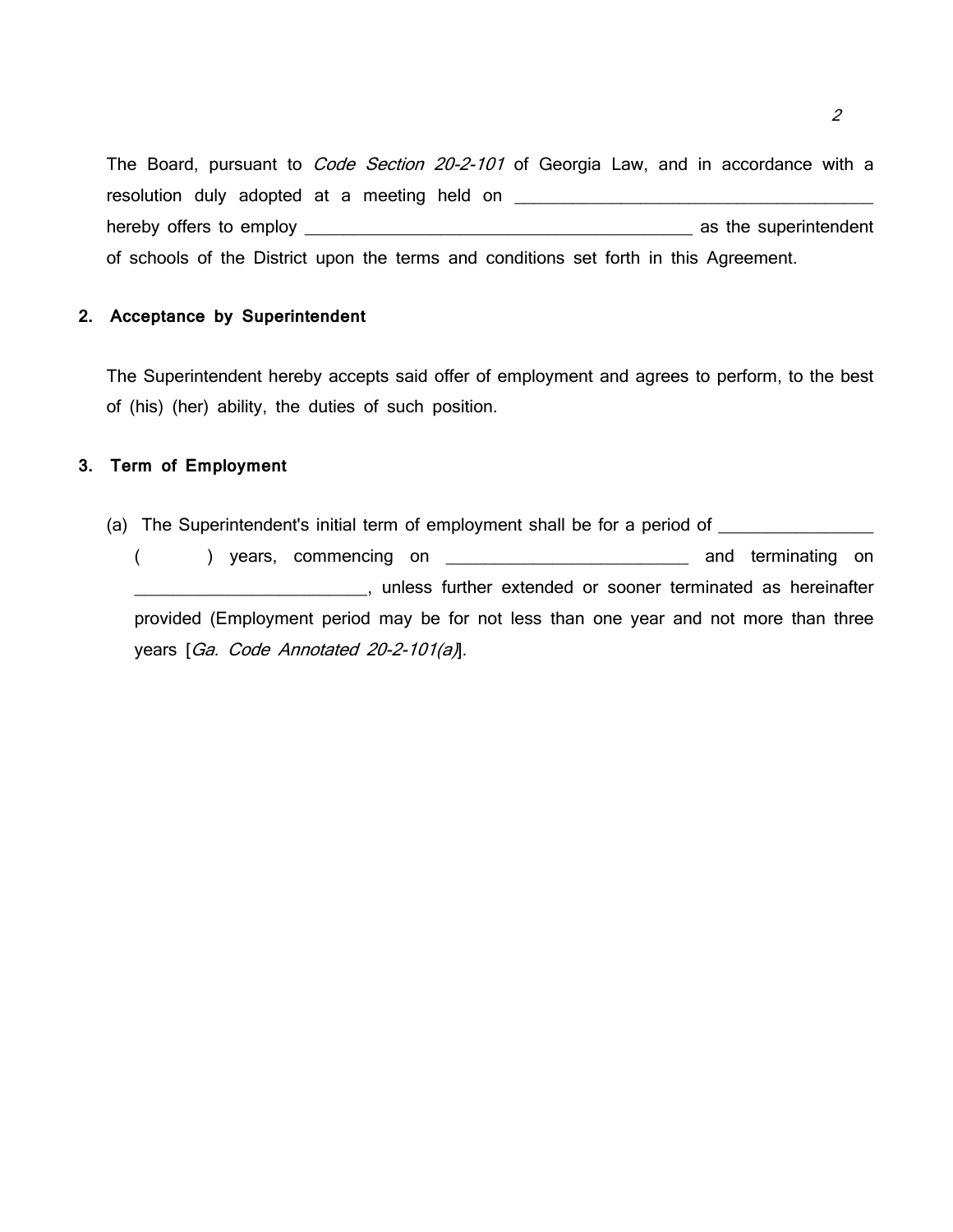- (b) No later than the same of this Agreement, or any of this Agreement, or any extension hereof, the Board shall meet to consider extending the term of the Superintendent's employment for an additional one-year period. Upon the Board's failure or refusal to so move, second, consider and vote upon such an extension within the time provided herein, the then unexpired term of this Agreement shall be automatically extended by an additional one (1) year period. The requirements of this paragraph 3(b) may be waived by the Superintendent upon written notice to the Board.
- (c) Any extension of the term of the Superintendent's employment shall be in the form of an amendment to this Agreement; and shall be upon the same terms and conditions as herein set forth unless otherwise agreed in writing by the parties.

## **4. Superintendent's Duties and Responsibilities**

- (a) The Superintendent shall be the chief administrative officer of the District and shall perform all the duties of and possess all of the authority now or hereafter imposed upon or granted to a superintendent of schools under provisions of Georgia Law and State Board of Education Rules. These duties shall include but not be limited to the following:
	- (i) have charge of the administration of the District under the direction of the Board;
	- (ii) implement all policies of the Board, all policies and regulations of the State Board of Education and State Department of Education and all state and federal laws relevant to education and the operation of the District;
	- (iii) serve as secretary of the Board and attend and participate in all meetings of the Board providing administrative recommendations on each item of business brought before the Board;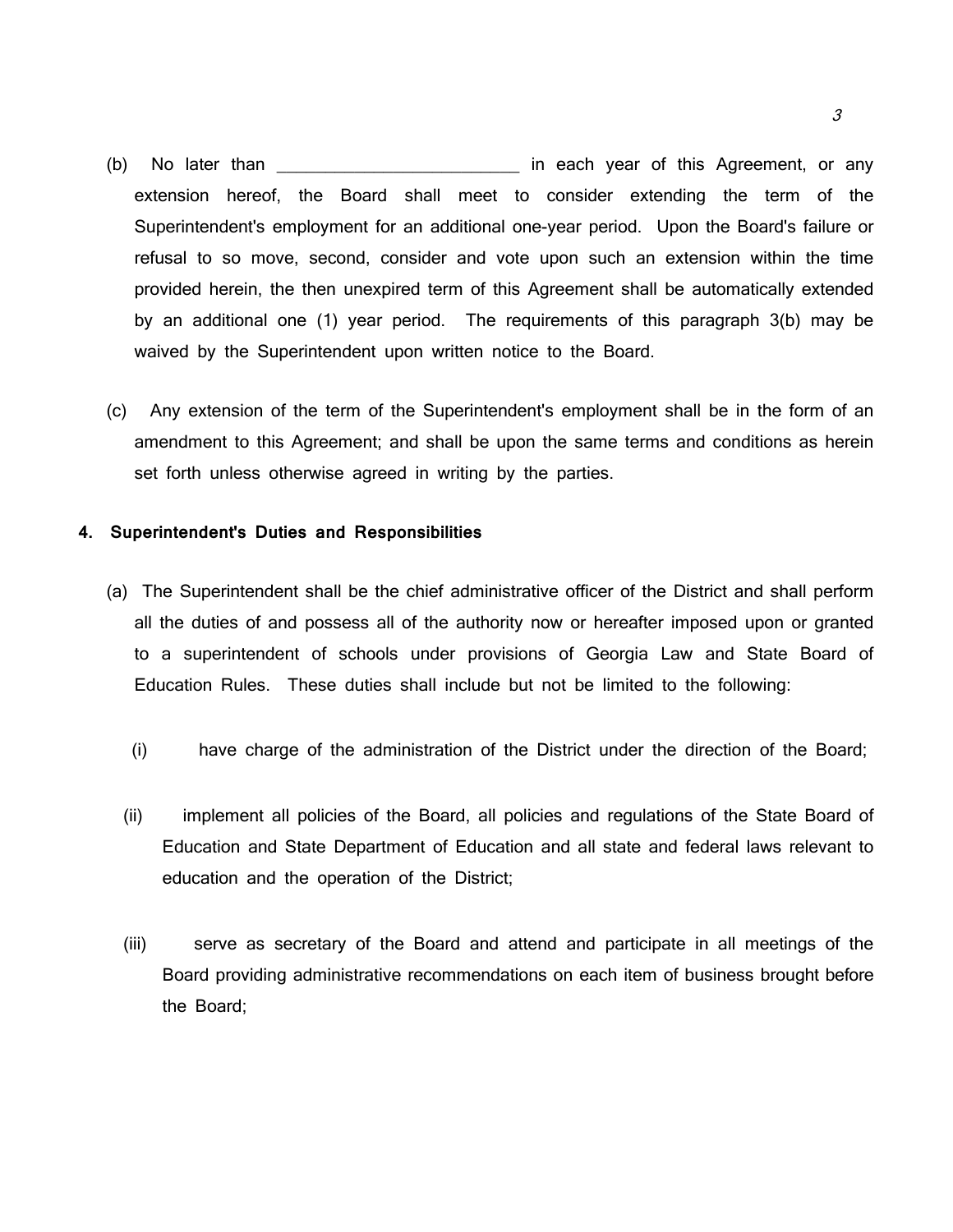- (iv) assume responsibility for the overall financial planning of the District, for the preparation of the annual budget, and for submitting the budget to the Board for review and approval;
- (v) recommend all employees for employment and assignment by the Board and supervise, direct, and control all employees of the Board;
- (vi) act as a liaison between the District and the State School Superintendent and between the District and the community and assume responsibility for a program of public relations and for creating and maintaining a wholesome and cooperative working relationship between the schools and the community;
- (vii) require such reports as (he) (she) may deem necessary from principals, supervisors, teachers, or other employees and furnish to the State School Superintendent all reports and information which may be required from time to time;
- (viii) stay abreast of educational trends and developments by reading widely, visiting other districts, and participating in appropriate professional organizations at both the state and national levels.
- (b) The Board may, from time to time, prescribe additional duties and responsibilities for the Superintendent; provided, however, that the Board shall not, without the Superintendent's written consent, adopt any policy, by-law, or regulation which impairs or reduces the duties and authority specified above; and provided, further, that all additional duties and responsibilities prescribed by the Board are consistent with those normally associated with the position of superintendent of schools in the State of Georgia. This provision shall continue in full force and effect during any period of suspension.

# **5. Board Referral**

The Board, individually and collectively, shall promptly and discretely refer to the superintendent, in writing, for (his) (her) study and recommendation, any and all criticisms, complaints,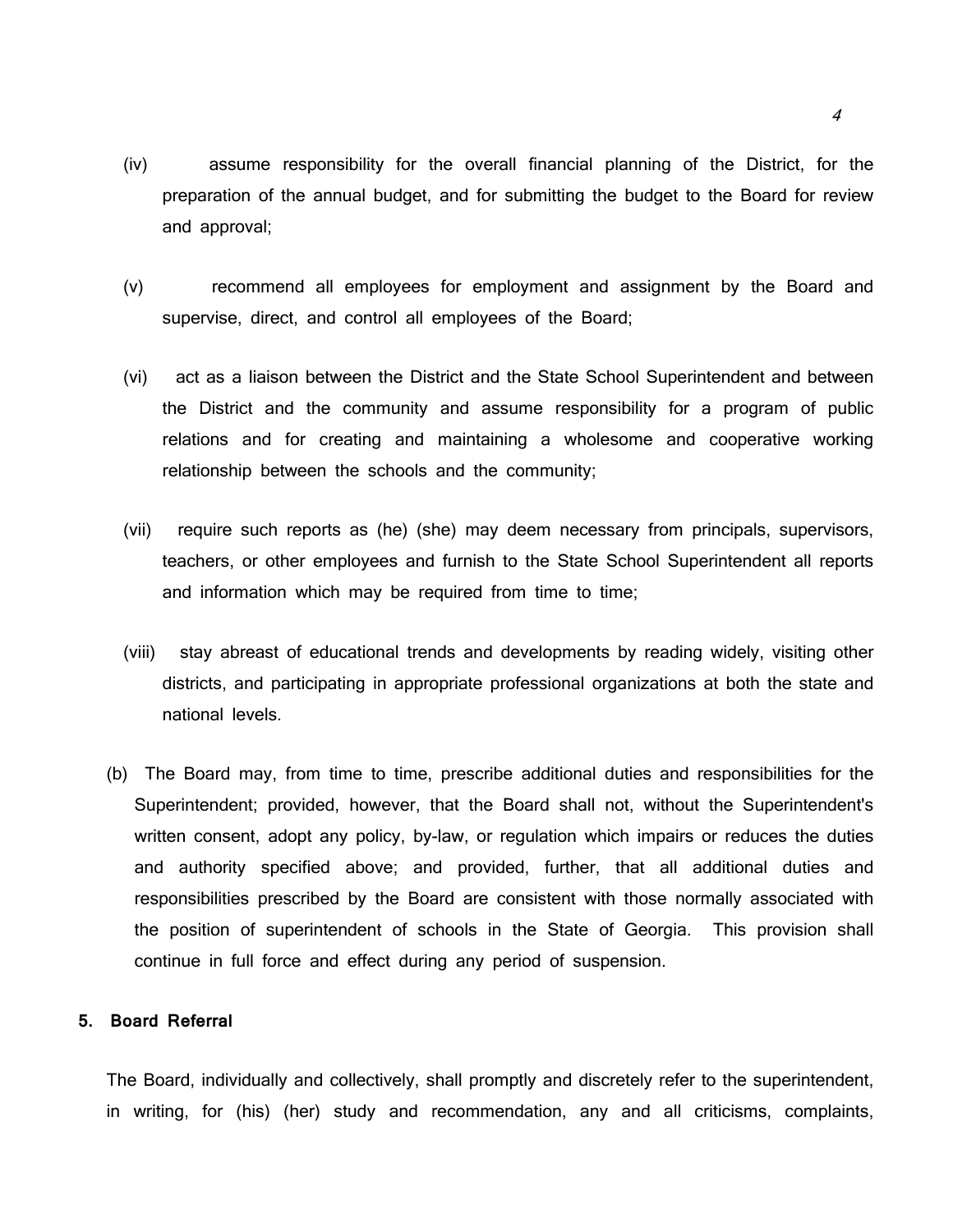suggestions, communications or comments regarding the administration of the district or the superintendent's performance of (his) (her) duties.

# **6. Certification**

The Superintendent shall possess a valid certificate or permit to act as a superintendent of schools in the State of Georgia during the term of (his) (her) employment with the District.

# **7. Compensation**

- (a) The Superintendent's base salary for the twelve-month period from \_\_\_\_\_\_\_\_\_\_\_ to dollars shall be at the rate of the state of the state of the state of the state of the state of the state of the state of the state of the state of the state of the state of the state of the state of the state of the stat (\$\_\_\_\_\_\_\_\_\_\_\_\_\_\_) per year, paid in equal installments in accordance with the rules of the Board governing salary payments to other District administrative employees.
- (b) The Superintendent's compensation for each subsequent twelve-month period of employment shall be determined by the Board no later than **the in** the state of the state of the state of the state of the state of the state of the state of the state of the state of the state of the state of the state of each year; provided, however, that in no event shall the Superintendent's base salary for any twelve-month period of employment be less than the amount of base salary received during the preceding twelve-month period.
- (c) Any increase in the Superintendent's base salary shall be in the form of an amendment to this Agreement; and it shall not be considered that the Board and the Superintendent have entered into a new Agreement, unless expressly stated in writing and signed by both parties hereto.

# **8. Performance Evaluation**

The Board shall devote at least a portion of one meeting during the month of Theorem in each year of the Superintendent's employment by the District to an evaluation in executive session of (his) (her) performance and working relationship with the Board. The evaluation shall be based upon performance criteria mutually agreed upon by the parties, and shall be reduced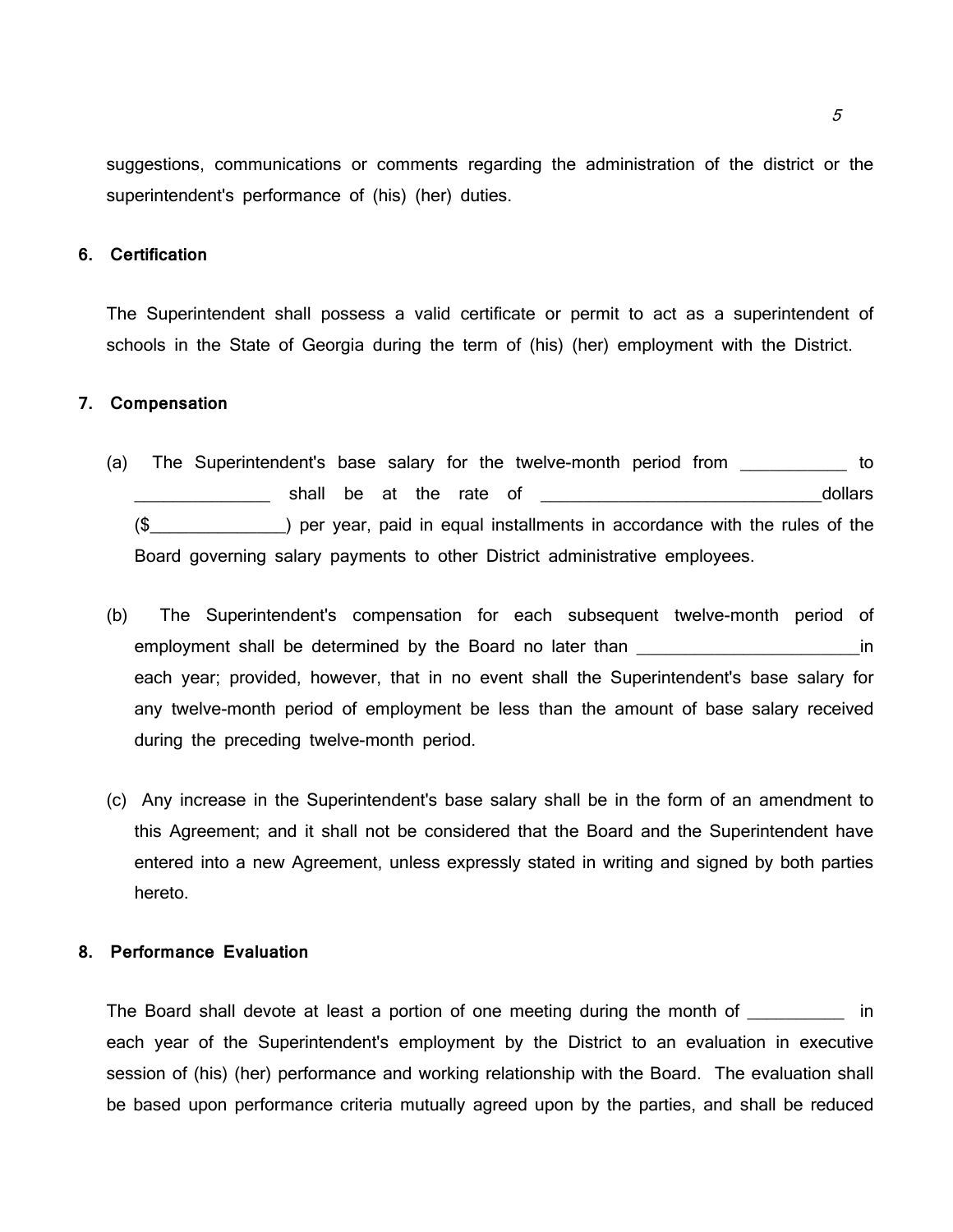to writing in a form mutually agreed upon by the parties. The Superintendent shall be provided with a copy of the written evaluation at least (10) days prior to the executive session of the Board scheduled to discuss such evaluation. The performance evaluation shall be kept confidential by the Board members.

## **9. Other Benefits**

In addition to annual compensation specified in paragraph 7 of this Agreement, the Superintendent shall be entitled to receive all benefits which now are, or which during the term or any extension of this Agreement may hereafter be, received by any other District employee including, but not limited to, vacation leaves, illness benefits and sick leaves; health, dental, disability, life and other forms of insurance protections; personal leaves; retirement programs; tax sheltered annuities; and other employee benefits. Said employee benefits shall be received by the Superintendent to at least the same extent and amount as such benefits are provided to other District employees.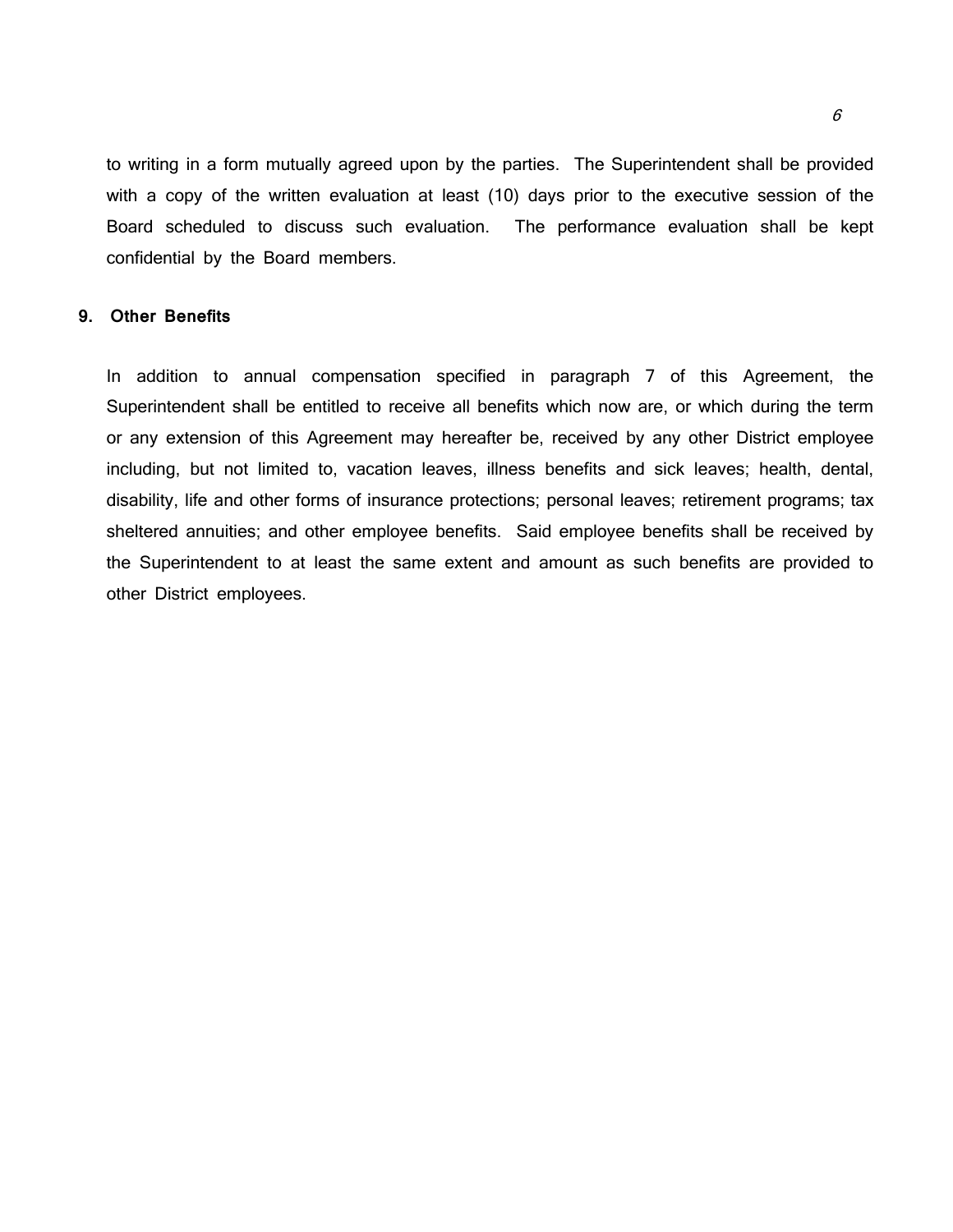#### **10. Vacation Leave**

The Superintendent shall be credited with \_\_\_\_\_\_\_\_\_ days vacation leave upon commencement of employment with the District. The Superintendent shall be credited with an additional days of vacation leave upon completion of each year of employment with the District. The Superintendent shall be entitled to accumulate up to a maximum of days unused vacation leave during the period of (his) (her) employment with the District. Such accumulated vacation leave shall be carried over and may be used during any subsequent year of employment. In the event the Superintendent has unused accumulated leave at the time (his) (her) employment with the District terminates, (he) (she) shall be paid at the rate of 1/240th of (his) (her) then current annual salary for each day of unused accumulated vacation leave.

### **11. Sick Leave**

The Superintendent shall be credited with days of sick leave upon commencement of employment with the District. The Superintendent shall be credited with an additional \_\_\_\_\_\_\_\_\_\_ days of sick leave, upon completion of each year of employment with the District. The Superintendent shall be entitled to accumulate unused sick leave during the period of (his) (her) employment with the District. Such accumulated sick leave shall be carried over and may be used during any subsequent year of employment. In the event the Superintendent has unused accumulated sick leave at the time (his) (her) employment with the District terminates, (he) (she) shall be paid at the rate of 1/240th of (his) (her) then current salary for each day of unused accumulated sick leave up to a maximum of \_\_\_\_\_\_\_\_\_\_\_ days.

# **12. Expense Reimbursement**

The Superintendent is authorized to incur reasonable expenses in the discharge of duties, including but not limited to expenses for travel and lodging; professional association dues and fees, including membership in the Georgia School Superintendents Association and the American Association of School Administrators; attendance at professional conferences and meetings on national, state, and local levels; and similar items related to (his) (her) employment. The Board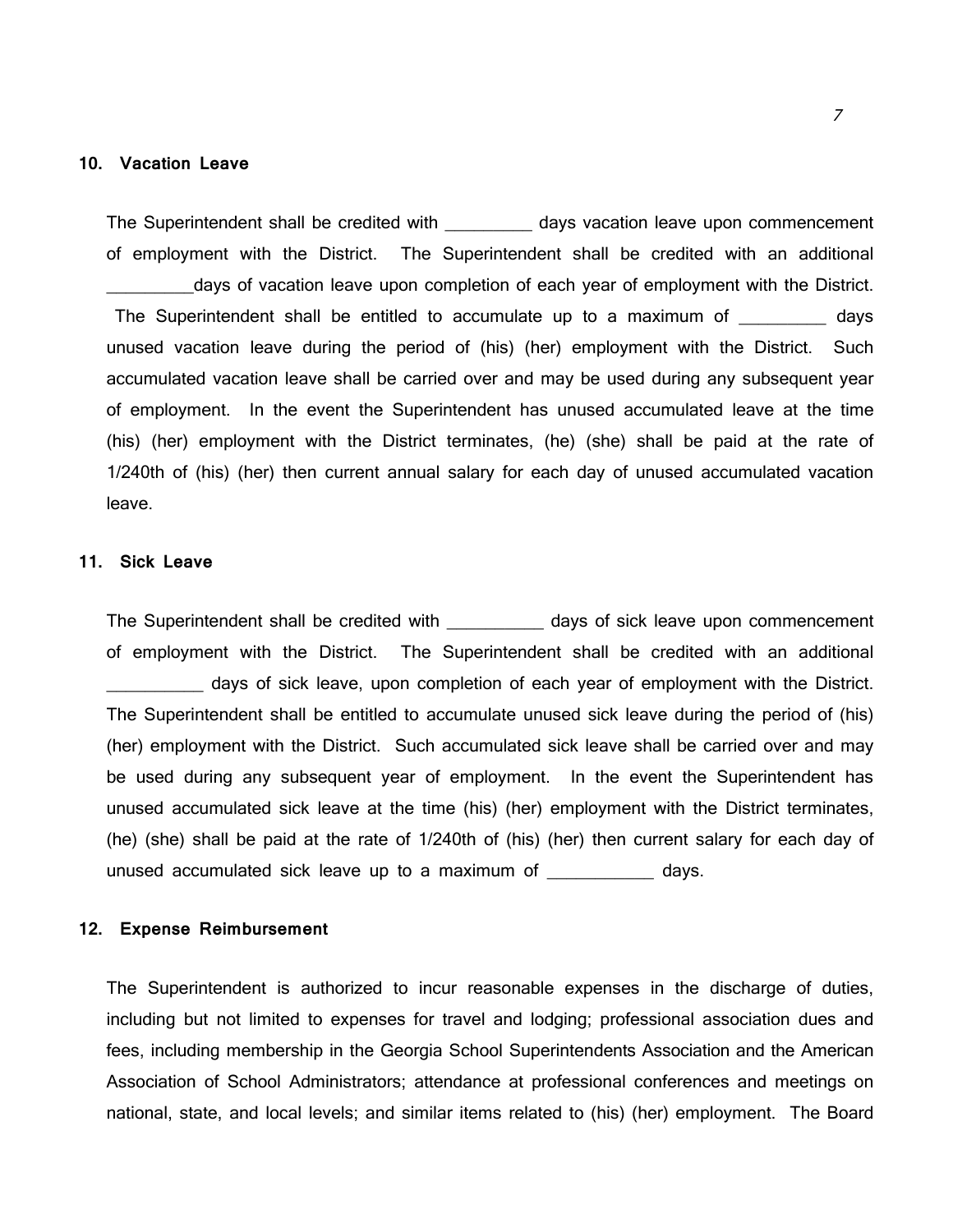will pay or reimburse the Superintendent for all such expenses upon presentation, from time to time, of an itemized account of such expenditures. Such expenditures shall be in compliance with State regulatory limits, and funds for such expenses shall have previously been budgeted for general expenses of the Superintendent by the Board.

## **13. Transportation**

The Superintendent shall be provided with a District-owned or District-leased late model automobile for (his) (her) business and personal use during the initial term or any extension of this agreement. The Superintendent's expenses for gasoline, insurance, maintenance and repairs in connection with the operation of said vehicle shall be paid by the District.

#### **14. Indemnification**

The Board agrees to provide legal counsel and to indemnify the Superintendent against all uninsured financial loss arising out of any proceeding, claim, demand, suit, or judgment by reason of alleged negligence or other conduct resulting in bodily or other injury to any person or damage to the property of any person committed while the Superintendent is acting within the scope of (his) (her) employment or at the direction of the Board.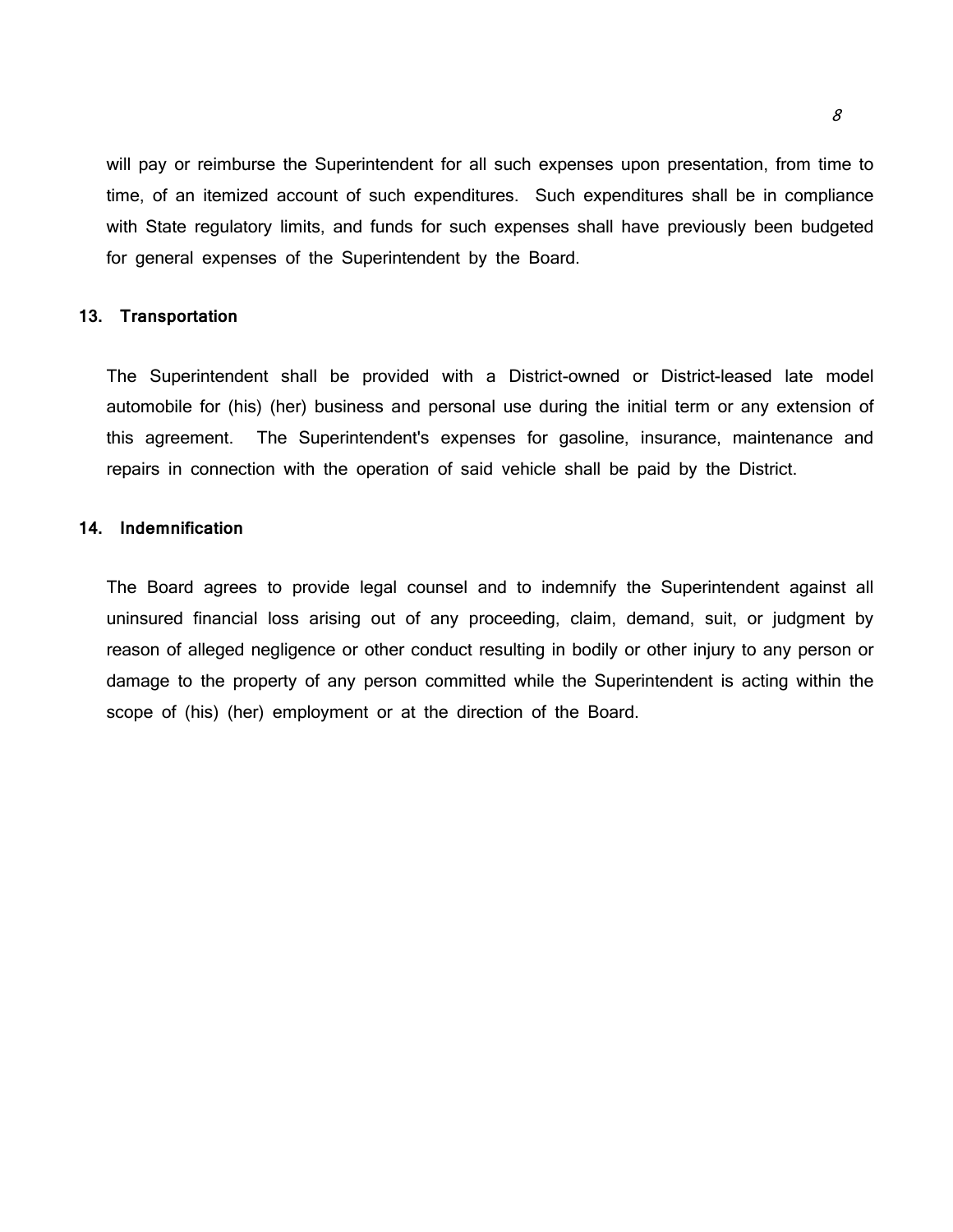# **15. Other Work**

The Superintendent shall devote (his) (her) full time, skill, labor and attention to the discharge of (his) (her) duties during the term of this Agreement; provided, however, that (he) (she) may undertake consultative work, speaking engagements, writings, lecturing or other professional duties, obligations, and activities, with or without remuneration, so long as such activities do not interfere with the full and faithful discharge of the Superintendent's duties and responsibilities as specified herein.

### **16. Disability**

If the Superintendent is unable to render the services required of (him) (her) hereunder by reason of sickness or other disability for a period of time extending beyond the Superintendent's sick leave entitlement (as the same may then exist or may be extended by the Board) then, in that event, the Board shall grant the Superintendent an extended leave for an additional months at full pay. Upon expiration of the months from the Superintendent's exhaustion of (his) (her) sick leave entitlement, at the option of the Board and upon written notice to the Superintendent, the Board may grant a further leave, with or without compensation (and, if compensated, at a rate determined by the Board) or the Board may terminate this Agreement. In the event of such termination, the compensation provided for herein shall be paid to the Superintendent for and including the month to which such extended leave has been granted.

# **17. Annual Medical Examination**

The Superintendent agrees to have a comprehensive medical examination performed once during each twelve month period of employment by a duly licensed physician of (his) (her) choice and to file a statement from the examining physician certifying as to the Superintendent's physical competency with the Board to be placed in the Superintendent's personnel file. Such statement will be treated as confidential information. The cost of such annual medical examination shall be paid by the Board.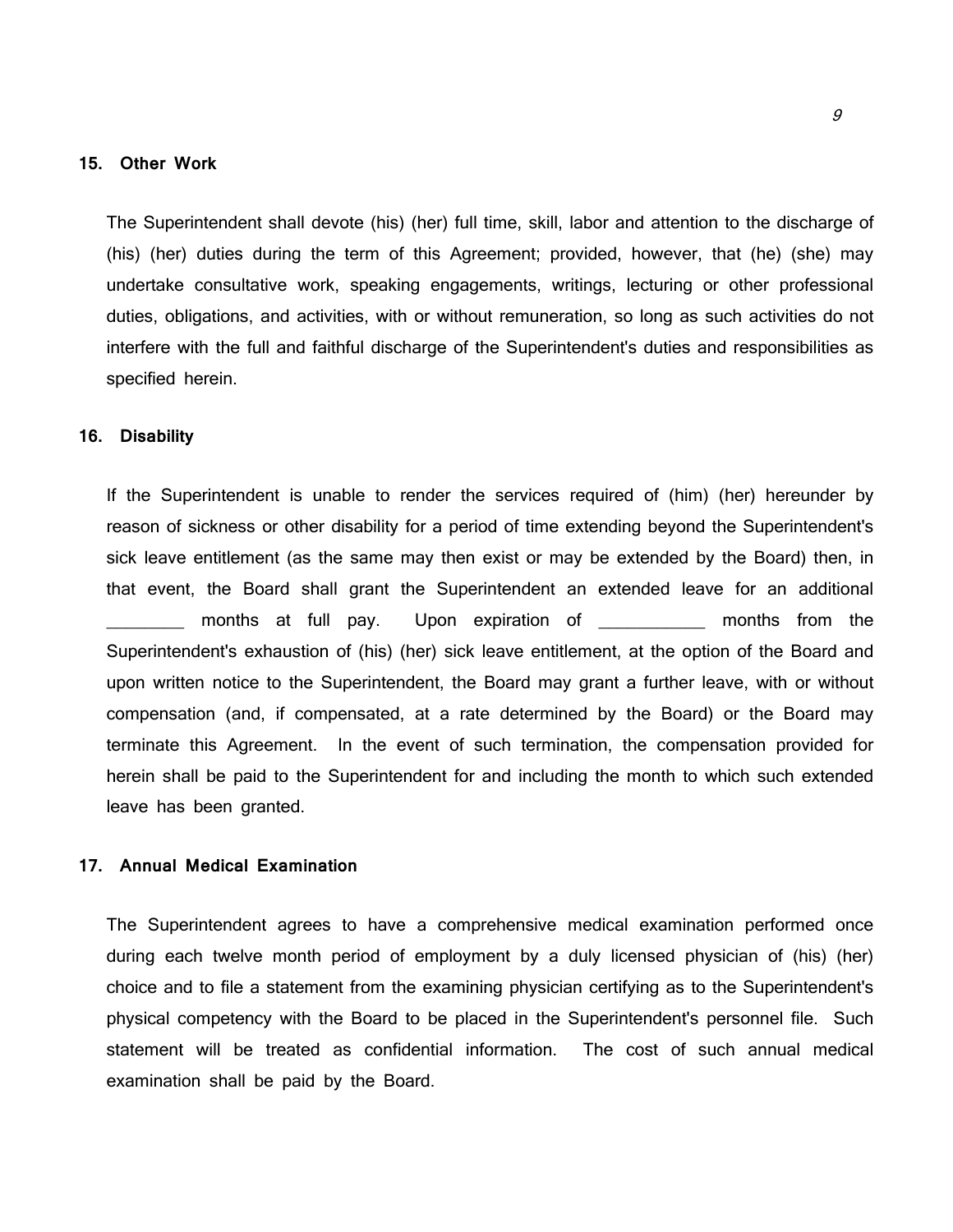#### **18. Termination**

This Agreement may be terminated by written agreement between the Board and the Superintendent, or by the resignation of the Superintendent submitted in writing to the Board. This Agreement may also be terminated, and the Superintendent may be removed during the term hereof, upon occurrence of either of the following events:

- (a) The Superintendent shall be unable, by reason of sickness or other disability, to discharge the duties and responsibilities specified in this Agreement for a period of consecutive months beyond exhaustion of the Superintendent's accumulated sick leave entitlement, or beyond the period of any extended leave granted by the Board as authorized in paragraph "16" hereof; or
- (b) The Board establishes that there is just cause for the dismissal of the Superintendent in accordance with the procedures set forth immediately below.

The Board may unilaterally suspend the Superintendent from (his) (her) duties or terminate this Agreement only for the reasons set forth in the Fair Dismissal Act of Georgia contained in *Official Code of Georgia Annotated 20-2-940(a)*. Any proceedings to suspend or terminate this Agreement without the agreement of the Superintendent, shall be governed by the procedures set forth in *Official Code of Georgia Annotated 20-2-940(a)* and following. If the Superintendent should resign or is otherwise terminated, (he) (she) will be paid for all accumulated vacation and sick leave time not used by the Superintendent at the date of (his) (her) termination.

Criticisms or complaints which have not been previously forwarded to the Superintendent in accordance with provisions of paragraph "5" of this Agreement shall not be admissible in a termination proceeding against the Superintendent.

If charges against the Superintendent are not sustained at a termination proceeding or after any appeal therefrom, the Board shall reimburse the Superintendent for the actual and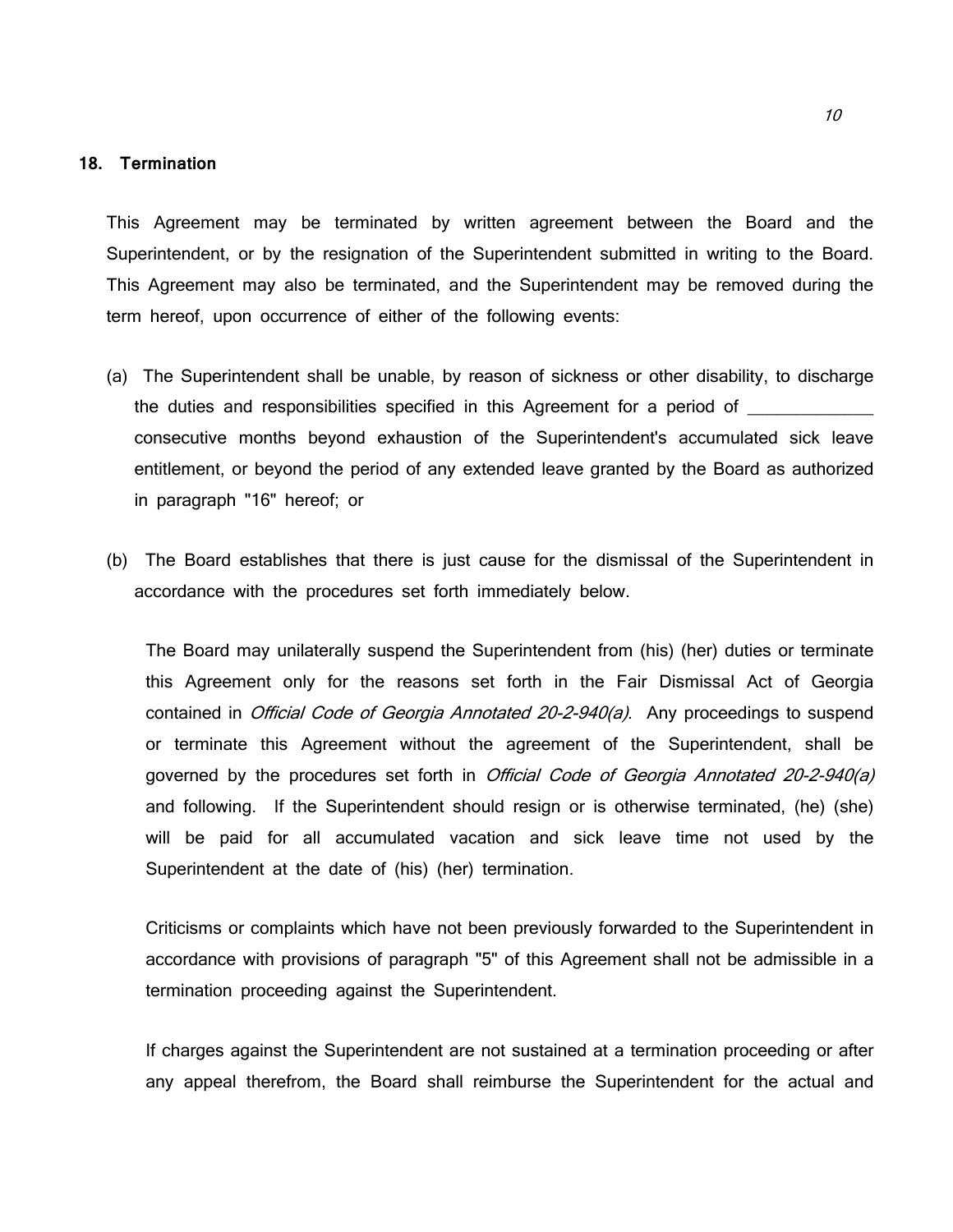necessary attorneys' fees and disbursements incurred by the Superintendent in the proceeding.

#### **19. Written Agreement**

This Agreement shall continue in full force and effect for the term expressed herein unless otherwise terminated, modified, or extended in accordance with the provisions of paragraph "3" hereof or by an agreement in writing between the parties.

### **20. Survival**

- (a) If the District is dissolved, annexed to, merged or consolidated with one or more school districts, the Board agrees to make every reasonable effort to ensure that the Superintendent is appointed to the position of Superintendent of the merged district. If this is not possible, then the Board shall make every reasonable effort to ensure that the Superintendent is appointed to a position in the merged district which is consistent with the Superintendent's education, background, experience, certification, and former status and is acceptable to the Superintendent. In either case, the Superintendent shall be entitled to receive salary, benefits, and rights provided for under this Agreement for the balance of the unexpired term hereof.
- (b) If the Superintendent is not appointed to the position of Superintendent or a comparable position in the merged district, or if the Superintendent declines to accept such appointment, then the Board shall continue to pay the Superintendent all salary and benefits provided for under this Agreement, until the end of the term of this Agreement. If the merged district fails to pay said salary and benefits, such cost shall be a debt of the District, and the District shall continue in existence as provided by law for the purpose of paying such debt. Alternative severance arrangements may be entered into upon the written agreement of the Superintendent and the Board.

### **21. Severability**

The invalidity or unenforceability of any provision hereof shall in no way affect the validity or enforceability of any other provision.